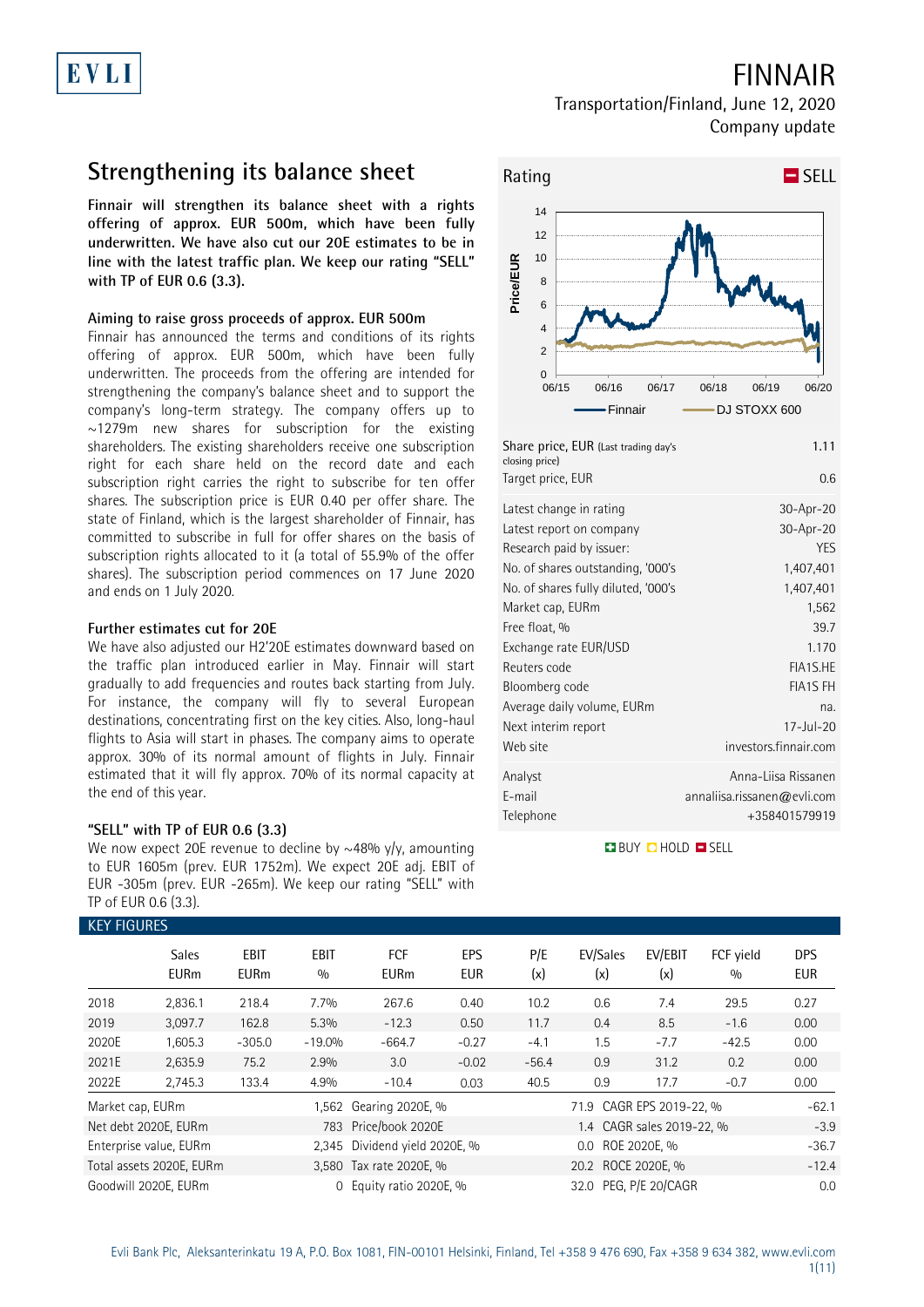# EVLI EQUITY RESEARCH **FINNAIR**

### Transportation/Finland, June 12, 2020 Company update

| FINNAIR                    | 2017         | 2018        | 2019           | 2019           | 2019       | 2019              | 2019        | 2020           | 2020E        | 2020E          | 2020E          | 2020E       | 2021E             | 2022E        |
|----------------------------|--------------|-------------|----------------|----------------|------------|-------------------|-------------|----------------|--------------|----------------|----------------|-------------|-------------------|--------------|
| <b>EURm</b>                | $\mathsf{f}$ | <b>FY</b>   | Q <sub>1</sub> | Q <sub>2</sub> | Q3         | Q4                | FY          | Q <sub>1</sub> | 02           | Q <sub>3</sub> | Q <sub>4</sub> | FY          | $\mathsf{F}$      | $\mathsf{F}$ |
| Passengers (thousands)     | 11905        | 13281       | 3148           | 3910           | 4088       | 3504              | 14650       | 2656           | 187          | 1954           | 2583           | 7379        | 12773             | 13151        |
| y/y change                 | 10 %         | 12%         | 4 %            | 13 %           | 12.96      | 1196              | 10 %        | $-16.96$       | $-95%$       | $-52.96$       | $-26.96$       | $-50%$      | 73 %              | 396          |
| ASK (mkm)                  | 36922        | 42 386      | 10 670         | 12 308         | 12 624     | 11 587            | 47 190      | 9671           | 588          | 6 0 3 3        | 8 5 4 2        | 24 8 34     | 41873             | 43 112       |
| v/y change                 | 9%           | 15 %        | 10 %           | 15 %           | 10.96      | 1196              | 1196        | $-9.96$        | $-95%$       | $-52.96$       | $-26.96$       | $-47.96$    | 69 %              | 396          |
| RPK (mkm)                  | 30 749       | 34 660      | 8 3 5 6        | 10 15 2        | 10879      | 9 1 5 1           | 38 538      | 7025           | 423          | 4 8 0 7        | 6 5 9 6        | 18852       | 33 29 2           | 34 279       |
| v/y change                 | 14 %         | 1.3%        | 4 %            | 15%            | 12.96      | 14.9 <sub>0</sub> | 1196        | $-16.9b$       | $-96%$       | $-56%$         | $-28.96$       | $-51.96$    | 77.9 <sub>h</sub> | 396          |
| Load factor (RPK/ASK), PLF | 83.3 %       | 81.8%       | 78.3%          | 82.5%          | 86.2%      | 79.0%             | 81.7%       | 72.6%          | 71.9%        | 79.7 %         | 77.2 %         | 75.9%       | 79.5 %            | 79.5 %       |
| y/y change                 | $3.5% - D$   | $-1.5% - p$ | $-4.6% - D$    | $-0.1% - p$    | $1.7% - D$ | $2.1%-p$          | $-0.1% - p$ | $-5.7% - D$    | $-10.6% - D$ | $-6.5% - D$    | $-1.896 - D$   | $-5.8% - p$ | $3.6% - D$        | $0.0% - h$   |
| Total revenue              | 2569         | 2835        | 668            | 789            | 865        | 775               | 3098        | 561            | 65           | 414            | 565            | 1605        | 2636              | 2745         |
| YoY change                 | 11%          | 10%         | 5%             | 10%            | 8%         | 13%               | 9%          | $-16.96$       | $-92.96$     | $-52.96$       | $-27.96$       | $-48.96$    | 64 %              | 4 %          |
| Other income               | 77           | 74          | 15             | 13             | 13         | 15                | 56          | 14             | $\mathbf{0}$ | 5              |                | 24          | 52                | 52           |
| Staff costs                | $-423$       | $-500$      | $-130$         | $-137$         | $-132$     | -136              | $-535$      | $-136$         | $-37$        | $-72$          | $-102$         | $-348$      | $-468$            | $-484$       |
| v/v change                 | 17.96        | 18 %        | 5 %            | 3 %            | 6 %        | 14 %              | 796         | 5 %            | $-73.96$     | $-45.96$       | $-25.96$       | $-35%$      | 35 %              | 396          |
| % of revenue               | 16 %         | 18 %        | 19%            | 17.96          | 15%        | 18%               | 17%         | 24 %           | 57 %         | 17.96          | 18 %           | 22 %        | 18%               | 18 %         |
| Fuel                       | $-472$       | $-581$      | $-145$         | $-181$         | $-190$     | $-171$            | $-687$      | $-144$         | $-18$        | $-81$          | $-106$         | $-349$      | $-543$            | $-526$       |
| v/v change                 | $-4.96$      | 23 %        | 14 %           | 24 %           | 17.96      | 18 %              | 18%         | $-1.96$        | $-90%$       | $-57.96$       | $-38.96$       | $-49.96$    | 56 %              | $-3.96$      |
| % of revenue               | 18 %         | 20 %        | 22 %           | 23 %           | 22 %       | 22 %              | 22 %        | 26 %           | 27%          | 20 %           | 19%            | 22 %        | 21.9 <sub>h</sub> | 19 %         |
| Other OPEX                 | $-1314$      | $-1330$     | $-348$         | $-359$         | $-375$     | $-362$            | $-1444$     | $-304$         | $-94$        | $-214$         | $-278$         | $-889$      | $-1250$           | $-1293$      |
| y/y change                 | 4 %          | 196         | 8 %            | 10 %           | 8%         | 9%                | 9%          | $-13.96$       | $-74.96$     | $-43.96$       | $-23.96$       | $-38.96$    | 41%               | 3 %          |
| % of revenue               | 51 %         | 47%         | 52 %           | 45 %           | 43 %       | 47%               | 47 %        | 54 %           | 146 %        | 52 %           | 49 %           | 55 %        | 47.96             | 47 %         |
| Comparable EBITDA          | 300          | 501         | 60             | 126            | 182        | 121               | 488         | -9             | $-84$        | 52             | 84             | 43          | 427               | 494          |
| Depreciation               | $-129$       | $-294$      | $-76$          | $-79$          | $-81$      | $-90$             | $-325$      | $-83$          | $-86$        | $-88$          | $-92$          | $-349$      | $-352$            | $-361$       |
| Comparable EBIT            | 171          | 218         | $-16$          | 47             | 101        | 31                | 163         | $-91$          | $-170$       | $-36$          | $-8$           | $-305$      | 75                | 133          |
| Comp. EBIT-%               | 6.6%         | 7.7%        | $-2.4%$        | 5.9%           | 11.6%      | 4.0%              | 5.3%        | $-16.2%$       | $-263%$      | $-8.6%$        | $-1.4%$        | $-19.0%$    | 2.9%              | 4.9%         |

Sources: Finnair, Evli estimates



### **Jet fuel**

**Estimates**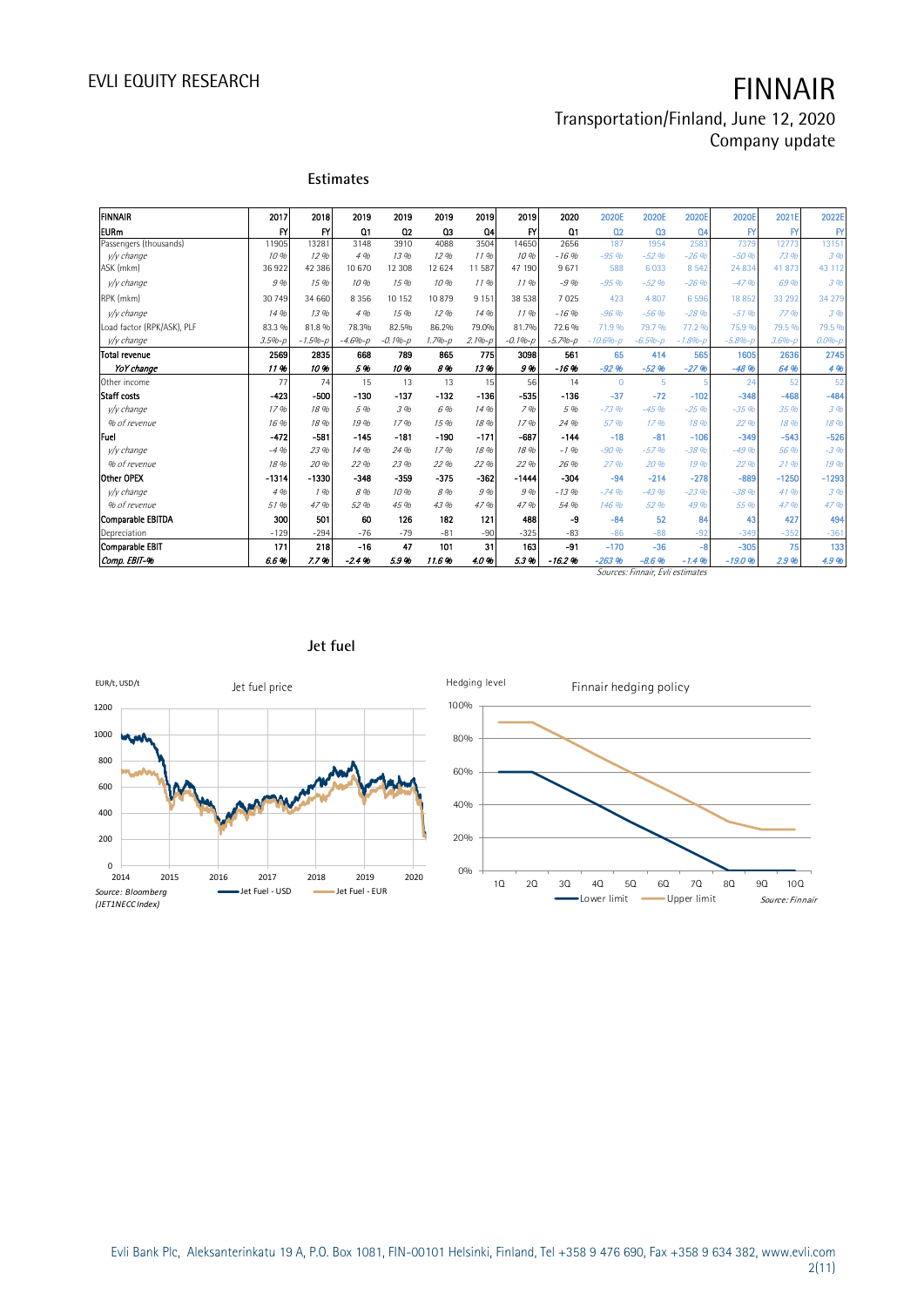### Transportation/Finland, June 12, 2020 Company update

### **Valuation**

|                                                        | <b>MCAP</b> |           |           | EV/EBITDA EV/EBITDA EV/EBITDA | EV/EBIT        | EV/EBIT | EV/EBIT | P/E            | P/E      | P/E    | P/B      | P/B          | P/B          |
|--------------------------------------------------------|-------------|-----------|-----------|-------------------------------|----------------|---------|---------|----------------|----------|--------|----------|--------------|--------------|
| <b>FINNAIR PEER GROUP</b>                              | local FX    | 20        | 21        | 22                            | 20             | 21      | 22      | 20             | 21       | 22     | 20       | 21           | 22           |
| <b>Primary European peers</b>                          |             |           |           |                               |                |         |         |                |          |        |          |              |              |
| SAS AB                                                 | 3432        |           | 7.3x      | 5.8x                          |                | 85.8x   | 15.8x   |                |          | 5.6x   |          |              |              |
| International Consolidated Airlines Group              | 5222        |           | 5.1x      | 3.6x                          |                | 13.0x   | 6.5x    |                | 9.5x     | 3.6x   | 1.8x     | 1.6x         | 1.2x         |
| Air France-KLM SA                                      | 1999        |           | 4.3x      | 3.1x                          |                | 180.0x  | 11.0x   |                |          | 6.1x   |          |              |              |
| Deutsche Lufthansa AG                                  | 4856        |           | 4.4x      | 3.1x                          |                | 25.0x   | 7.5x    |                |          | 6.4x   | 0.7x     | 0.7x         | 0.6x         |
| Norwegian Air Shuttle ASA                              | 9312        | 15.4x     | 8.1x      | 6.7x                          |                | 33.0x   | 17.1x   |                | 1.2x     | 0.6x   | 0.2x     | 0.2x         | 0.1x         |
| Other European peers                                   |             |           |           |                               |                |         |         |                |          |        |          |              |              |
| Aegean Airlines SA                                     | 269         |           |           | 2.6x                          |                |         | 7.1x    |                | 6.9x     | 4.8x   | 1.2x     | 1.0x         | 0.8x         |
| easyJet plc                                            | 3009        |           | 6.5x      | 4.3x                          |                | 19.6x   | 8.3x    |                | 25.2x    | 8.4x   | 1.2x     | 1.2x         | 1.1x         |
| Ryanair Holdings Plc                                   | 12048       | 116.3x    | 7.3x      | 5.4x                          |                | 12.4x   | 8.4x    |                | 11.4x    | 8.6x   | 2.8x     | 2.3x         | 1.8x         |
| Wizz Air Holdings Plc                                  | 2652        | 18.4x     | 5.9x      | 4.6x                          |                | 11.4x   | 9.3x    |                | 14.4x    | 11.1x  | 3.2x     | 2.6x         | 1.9x         |
| North American peers                                   |             |           |           |                               |                |         |         |                |          |        |          |              |              |
| American Airlines Group, Inc.                          | 6081        |           | 17.7x     | 7.6x                          |                | 95.0x   | 15.0x   |                |          | 8.0x   |          |              |              |
| Delta Air Lines, Inc.                                  | 17349       |           | 5.4x      | 4.6x                          |                | 11.6x   | 7.9x    |                | 10.9x    | 6.5x   | 1.6x     | 1.4x         | 1.4x         |
| JetBlue Airways Corporation                            | 2996        |           | 7.0x      | 4.0x                          |                | 17.2x   | 7.5x    |                | 29.7x    | 8.1x   | 0.7x     | 0.7x         | 0.7x         |
| Southwest Airlines Co.                                 | 19350       |           | 8.2x      | 5.6x                          |                | 13.2x   | 8.9x    |                | 18.2x    | 11.2x  | 1.7x     | 1.7x         | 1.6x         |
| Spirit Airlines, Inc.                                  | 1426        |           | 7.6x      | 6.6x                          |                | 13.8x   | 12.5x   |                | 12.1x    | 7.1x   | 0.7x     | 0.6x         | 0.8x         |
| Primary European peers median                          |             | 15.4x     | 5.1x      | 3.6x                          | $\blacksquare$ | 33.0x   | 11.0x   | $\blacksquare$ | 5.4x     | 5.6x   | 0.7x     | 0.7x         | 0.6x         |
| Finnair (Evli est)*                                    |             | 53.9x     | 5.5x      | 4.8x                          | $-7.7x$        | 31.2x   | 17.7x   | $-4.1x$        | $-56.4x$ | 40.5x  | 1.4x     | 1.5x         | 1.4x         |
| Finnair discount/premium to primary peer group median* |             | 251 %     | 8%        | 34 %                          |                | $-5.96$ | 60 %    |                | $-1150%$ | 621 %  | 115 %    | 110 %        | 134 %        |
|                                                        |             |           |           |                               |                |         |         |                |          |        |          |              |              |
|                                                        |             | Div yield | Div yield | Div yield                     | EBIT-%         | EBIT-%  | EBIT-%  | ROCE-%         | ROCE-%   | ROCE-% | $ROE-0$  | <b>ROE-%</b> | <b>ROE-%</b> |
| <b>FINNAIR PEER GROUP</b>                              | Ticker      | 20        | 21        | 22                            | 20             | 21      | 22      | 20             | 21       | 22     | 20       | 21           | 22           |
| <b>Primary European peers</b>                          |             |           |           |                               |                |         |         |                |          |        |          |              |              |
| <b>SAS AB</b>                                          | SAS-SE      | $0.0\%$   | 0.0%      | 0.0%                          | $-28.3%$       | 1.4%    | 6.8%    | $-16.5%$       | 1.3%     | 7.3%   |          |              |              |
| International Consolidated Airlines Group              | IAG-GB      | 0.3%      | 2.5%      | 6.4%                          | $-19.7%$       | 7.5%    | 12.4%   | $-11.7%$       | 6.8%     | 12.1%  | $-70.9%$ | 16.6%        | 32.6%        |
| Air France-KLM SA                                      | AF-FR       | 0.0%      | 0.0%      | 0.6%                          | $-27.4%$       | 0.3%    | 5.0%    | $-18.1%$       | 0.4%     | 7.1%   |          |              |              |
| Deutsche Lufthansa AG                                  | LHA-DE      | 0.1%      | 1.0%      | 2.7%                          | $-24.2%$       | 2.0%    | 6.0%    | $-15.8%$       | 2.0%     | 6.6%   | $-49.5%$ | $-2.1%$      | 9.5%         |
| Norwegian Air Shuttle ASA                              | NAS-NO      | 0.0%      | 0.0%      | 5.6%                          | $-5.9%$        | 5.7%    | 9.6%    | $-2.4%$        | 2.8%     | 5.3%   | $-58.8%$ | 16.8%        | 23.6%        |
| Other European peers                                   |             |           |           |                               |                |         |         |                |          |        |          |              |              |
| Aegean Airlines SA                                     | AEGN-GR     | 4.9%      | 5.0%      | 4.9%                          | $-3.0%$        | 6.0%    | 8.0%    | $-3.5%$        | 8.7%     | 12.4%  | $-12.6%$ | 14.7%        | 17.2%        |
| easyJet plc                                            | EZJ-GB      | 0.4%      | 2.3%      | 6.3%                          | $-14.1%$       | 4.2%    | 8.7%    | $-8.9%$        | 3.7%     | 8.2%   | $-17.7%$ | 4.8%         | 12.7%        |
| Ryanair Holdings Plc                                   | RY4C-IE     | 0.0%      | 0.0%      | $0.0\%$                       | $-10.6%$       | 15.4%   | 19.6%   | $-4.8%$        | 10.5%    | 14.7%  | $-14.3%$ | 20.1%        | 21.2%        |
| Wizz Air Holdings Plc                                  | WIZZ-GB     | 0.0%      | 0.0%      | 0.0%                          | $-7.3%$        | 15.3%   | 15.6%   | $-3.8%$        | 11.6%    | 11.1%  | $-13.5%$ | 17.7%        | 17.6%        |
| North American peers                                   |             |           |           |                               |                |         |         |                |          |        |          |              |              |
| American Airlines Group, Inc.                          | AAL-US      | 0.5%      | 0.3%      | 0.4%                          | $-37.6%$       | 1.2%    | 6.2%    | $-18.8%$       | 0.9%     | 5.7%   |          |              |              |
| Delta Air Lines, Inc.                                  | DAL-US      | 1.3%      | 0.0%      | 1.8%                          | $-21.7%$       | 7.9%    | 9.9%    | $-9.4%$        | 5.8%     | 8.2%   | $-41.1%$ | 13.0%        | 21.2%        |
|                                                        |             |           |           |                               |                | 5.2%    | 9.6%    | $-10.6%$       | 3.6%     |        | $-23.0%$ | 2.5%         | 8.4%         |
| JetBlue Airways Corporation                            | JBLU-US     | 0.0%      | 0.0%      | $0.0\%$                       | $-27.3%$       |         |         |                |          |        |          |              |              |
| Southwest Airlines Co.                                 | LUV-US      | 0.8%      | 0.5%      | 1.1%                          | $-23.6%$       | 8.7%    | 11.3%   | $-11.3%$       | 7.5%     | 13.0%  | $-23.3%$ | 9.1%         | 14.0%        |
| Spirit Airlines, Inc.                                  | SAVE-US     | 0.0%      | 0.0%      | 0.0%                          | $-21.2%$       | 10.3%   | 10.2%   | $-5.8%$        | 4.5%     |        | $-23.7%$ | 5.2%         | 10.7%        |
| Primary European peers median                          |             | 0.0%      | 0.0%      | 2.7%                          | $-24.2%$       | 2.0%    | 6.8%    | $-15.8%$       | 2.0%     | 7.1%   | -58.8%   | 16.6%        | 23.6%        |
| Finnair (Evli est)*                                    | FIA1S-FI    | 0.0%      | 0.0%      | 0.0%                          | $-19.0%$       | 2.9%    | 4.9%    | L,             | 3.0%     | 5.1%   | $-36.7%$ | $-2.6%$      | 3.6%         |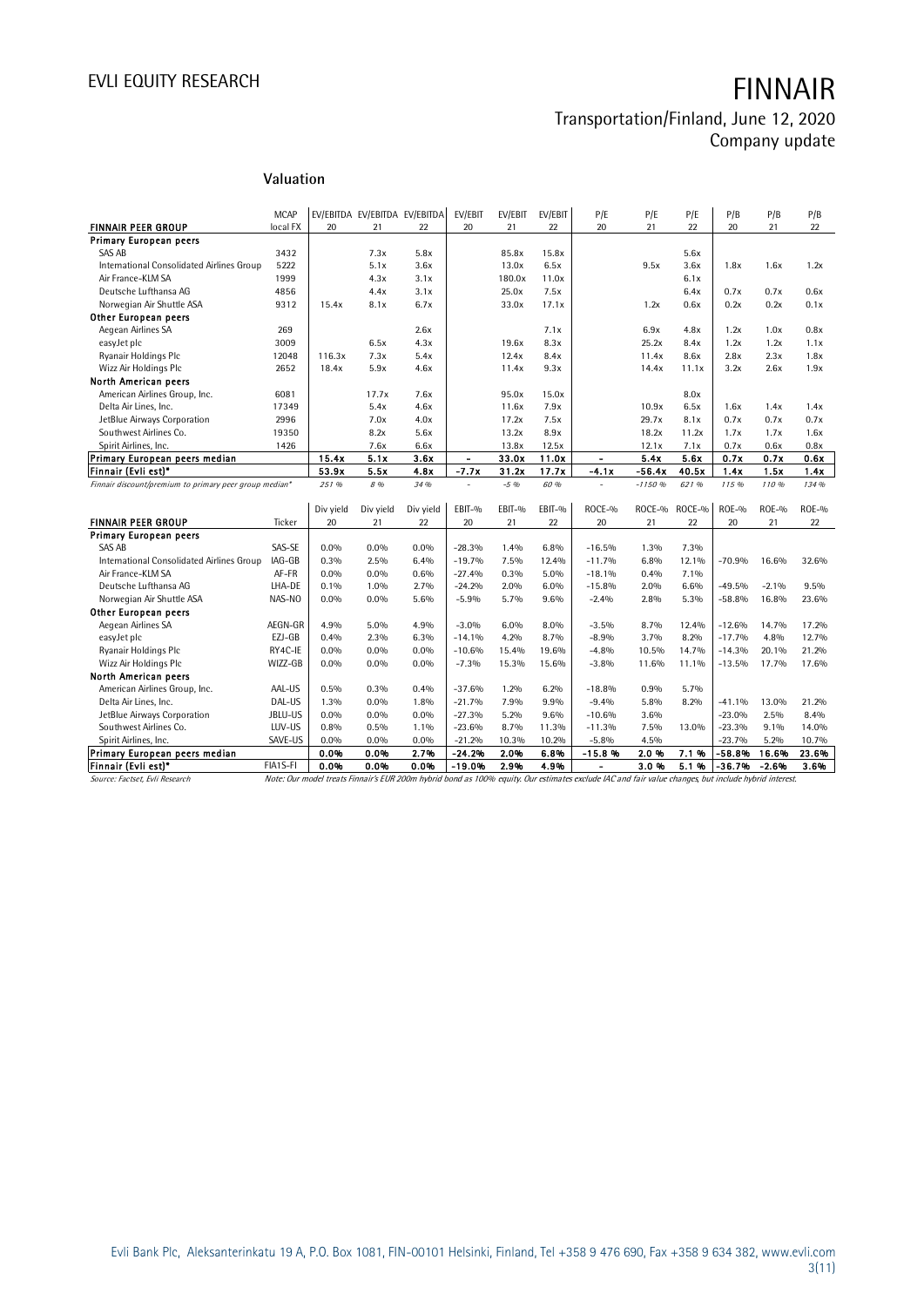| <b>INTERIM FIGURES</b>               |         |        |         |        |         |          |          |         |         |          |         |         |
|--------------------------------------|---------|--------|---------|--------|---------|----------|----------|---------|---------|----------|---------|---------|
| EVLI ESTIMATES, EURm                 | 201901  | 201902 | 201903  | 201904 | 2019    | 202001   | 2020Q2E  | 2020Q3E | 2020Q4E | 2020E    | 2021E   | 2022E   |
| Net sales                            | 668.3   | 789.1  | 865.4   | 774.9  | 3,097.7 | 561.2    | 64.7     | 414.1   | 565.3   | 1,605.3  | 2,635.9 | 2,745.3 |
| EBITDA                               | 60.2    | 125.6  | 181.8   | 120.7  | 488.2   | $-8.6$   | $-84.3$  | 52.2    | 84.2    | 43.5     | 426.8   | 494.4   |
| EBITDA margin (%)                    | 9.0     | 15.9   | 21.0    | 15.6   | 15.8    | $-1.5$   | $-130.3$ | 12.6    | 14.9    | 2.7      | 16.2    | 18.0    |
| EBIT                                 | $-15.8$ | 46.9   | 100.6   | 31.2   | 162.8   | $-91.1$  | $-170.3$ | $-35.8$ | $-7.8$  | $-305.0$ | 75.2    | 133.4   |
| EBIT margin (%)                      | $-2.4$  | 5.9    | 11.6    | 4.0    | 5.3     | $-16.2$  | $-263.2$ | $-8.6$  | $-1.4$  | $-19.0$  | 2.9     | 4.9     |
| Net financial items                  | $-31.0$ | $-8.8$ | $-22.9$ | $-4.3$ | $-67.0$ | $-82.7$  | $-23.0$  | $-23.0$ | $-23.0$ | $-151.7$ | $-94.0$ | $-69.5$ |
| Pre-tax profit                       | $-46.8$ | 38.1   | 77.7    | 26.9   | 95.8    | $-173.8$ | $-193.3$ | $-58.8$ | $-30.8$ | $-456.7$ | $-18.8$ | 64.0    |
| Tax                                  | 9.7     | $-7.8$ | $-14.4$ | $-5.9$ | $-18.4$ | 35.6     | 38.7     | 11.8    | 6.2     | 92.2     | 3.8     | $-12.8$ |
| Tax rate (%)                         | 20.7    | 20.5   | 18.5    | 21.9   | 19.2    | 20.5     | 20.0     | 20.0    | 20.0    | 20.2     | 20.0    | 20.0    |
| Net profit                           | $-40.3$ | 27.1   | 60.1    | 17.8   | 64.6    | $-141.4$ | $-157.8$ | $-50.2$ | $-27.8$ | $-377.2$ | $-27.7$ | 38.6    |
| EPS                                  | $-0.31$ | 0.21   | 0.47    | 0.14   | 0.50    | $-0.10$  | $-0.11$  | $-0.04$ | $-0.02$ | $-0.27$  | $-0.02$ | 0.03    |
| EPS adjusted (diluted no. of shares) | $-0.31$ | 0.21   | 0.47    | 0.14   | 0.50    | $-0.10$  | $-0.11$  | $-0.04$ | $-0.02$ | $-0.27$  | $-0.02$ | 0.03    |
| Dividend per share                   | 0.00    | 0.00   | 0.00    | 0.00   | 0.00    | 0.00     | 0.00     | 0.00    | 0.00    | 0.00     | 0.00    | 0.00    |
| SALES, EURm                          |         |        |         |        |         |          |          |         |         |          |         |         |
| Group total                          | 668.3   | 789.1  | 865.4   | 774.9  | 3.097.7 | 561.2    | 64.7     | 414.1   | 565.3   | 1,605.3  | 2,635.9 | 2,745.3 |
| Total                                | 668.3   | 789.1  | 865.4   | 774.9  | 3,097.7 | 561.2    | 64.7     | 414.1   | 565.3   | 1,605.3  | 2,635.9 | 2,745.3 |
| SALES GROWTH, Y/Y %                  |         |        |         |        |         |          |          |         |         |          |         |         |
| Group total                          | 4.2     | 9.9    | 7.2     | 15.7   | 9.2     | $-16.0$  | $-91.8$  | $-52.1$ | $-27.0$ | $-48.2$  | 64.2    | 4.2     |
| <b>Total</b>                         | 4.2     | 9.9    | 7.2     | 15.7   | 9.2     | $-16.0$  | $-91.8$  | $-52.1$ | $-27.0$ | $-48.2$  | 64.2    | 4.2     |
| EBIT, EURm                           |         |        |         |        |         |          |          |         |         |          |         |         |
| Group total                          | $-15.8$ | 46.9   | 100.6   | 31.2   | 162.8   | $-91.1$  | $-170.3$ | $-35.8$ | $-7.8$  | $-305.0$ | 75.2    | 133.4   |
| Total                                | $-15.8$ | 46.9   | 100.6   | 31.2   | 162.8   | $-91.1$  | $-170.3$ | $-35.8$ | $-7.8$  | $-305.0$ | 75.2    | 133.4   |
| EBIT margin, %                       |         |        |         |        |         |          |          |         |         |          |         |         |
| Group total                          | $-2.4$  | 5.9    | 11.6    | 4.0    | 5.3     | $-16.2$  | $-263.2$ | $-8.6$  | $-1.4$  | $-19.0$  | 2.9     | 4.9     |
| Total                                | $-2.4$  | 5.9    | 11.6    | 4.0    | 5.3     | $-16.2$  | $-263.2$ | $-8.6$  | $-1.4$  | $-19.0$  | 2.9     | 4.9     |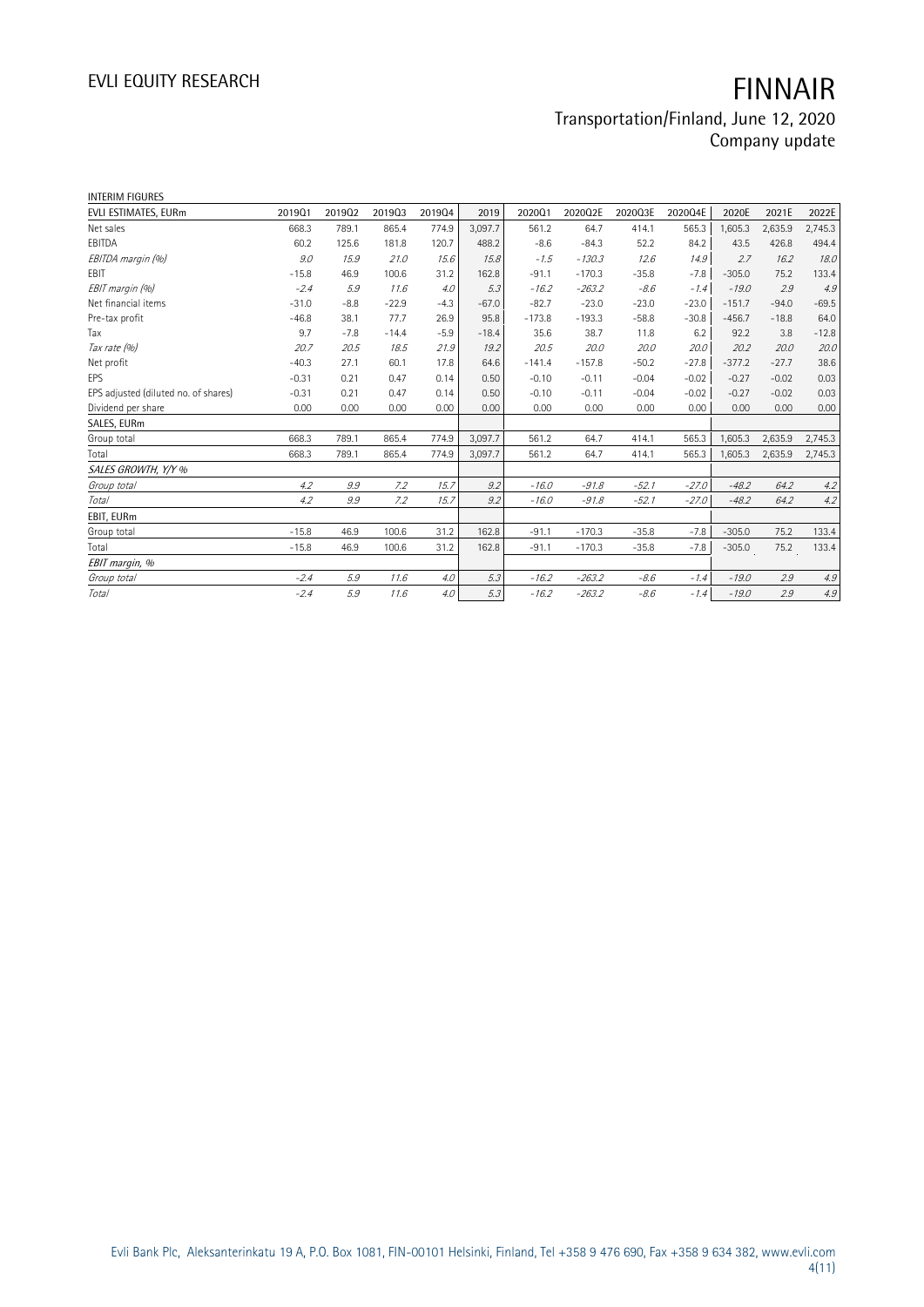# EVLI EQUITY RESEARCH **FINNAIR** Transportation/Finland, June 12, 2020

Company update

| <b>INCOME STATEMENT, EURm</b>            | 2015                | 2016                | 2017        | 2018         | 2019        | 2020E               | 2021E               | 2022E        |
|------------------------------------------|---------------------|---------------------|-------------|--------------|-------------|---------------------|---------------------|--------------|
| Sales                                    | 2,254.5             | 2,316.8             | 2,568.4     | 2,836.1      | 3,097.7     | 1,605.3             | 2,635.9             | 2,745.3      |
| Sales growth (%)                         | $-1.3$              | 2.8                 | 10.9        | 10.4         | 9.2         | $-48.2$             | 64.2                | 4.2          |
| EBITDA                                   | 131.8               | 161.0               | 299.6       | 512.6        | 488.2       | 43.5                | 426.8               | 494.4        |
| EBITDA margin (%)                        | 5.8                 | 6.9                 | 11.7        | 18.1         | 15.8        | 2.7                 | 16.2                | 18.0         |
| Depreciation                             | $-108.1$            | $-105.8$            | $-129.2$    | $-294.2$     | $-325.4$    | $-348.5$            | $-351.6$            | $-360.9$     |
| EBITA                                    | 23.7                | 55.2                | 170.4       | 218.4        | 162.8       | $-305.0$            | 75.2                | 133.4        |
| Goodwill amortization / writedown        | 0.0                 | 0.0                 | 0.0         | 0.0          | 0.0         | 0.0                 | 0.0                 | 0.0          |
| EBIT                                     | 23.7                | 55.2                | 170.4       | 218.4        | 162.8       | $-305.0$            | 75.2                | 133.4        |
| EBIT margin (%)                          | 1.1                 | 2.4                 | 6.6         | 7.7          | 5.3         | $-19.0$             | 2.9                 | 4.9          |
| Reported EBIT                            | 12.4                | 53.8                | 169.5       | 218.3        | 160.0       | $-305.5$            | 75.2                | 133.4        |
| EBIT margin (reported) (%)               | 0.6                 | 2.3                 | 6.6         | 7.7          | 5.2         | $-19.0$             | 2.9                 | 4.9          |
| Net financials                           | $-8.3$              | $-10.5$             | $-13.7$     | $-129.0$     | $-67.0$     | $-151.7$            | $-94.0$             | $-69.5$      |
| Pre-tax profit                           | 15.4                | 44.7                | 156.7       | 89.4         | 95.8        | $-456.7$            | $-18.8$             | 64.0         |
| Taxes                                    | $-3.1$              | $-8.9$              | $-31.3$     | $-25.6$      | $-18.4$     | 92.2                | 3.8                 | $-12.8$      |
| Minority shares                          | 0.0                 | 0.0                 | 0.0         | 0.0          | 0.0         | 0.0                 | 0.0                 | 0.0          |
| Net profit                               | $-17.8$             | 19.4                | 111.9       | 51.1         | 61.8        | $-377.7$            | $-27.7$             | 38.6         |
| Cash NRIs                                | $-11.3$             | $-1.4$              | $-0.9$      | $-0.1$       | $-2.8$      | $-0.5$              | 0.0                 | $0.0\,$      |
| Non-cash NRIs                            | 0.0                 | 0.0                 | 0.0         | 0.0          | 0.0         | 0.0                 | 0.0                 | 0.0          |
| <b>BALANCE SHEET, EURm</b>               |                     |                     |             |              |             |                     |                     |              |
| Assets                                   |                     |                     |             |              |             |                     |                     |              |
| Fixed assets                             | 957                 | 1,189               | 1,446       | 1,547        | 1,751       | 1,822               | 1,813               | 1,817        |
| Goodwill                                 | $\mathsf{O}\xspace$ | $\mathbf 0$         | $\mathbf 0$ | $\mathbf 0$  | $\mathbf 0$ | $\mathsf{O}\xspace$ | $\mathbf 0$         | $\mathbf 0$  |
| Right of use assets                      | $\overline{0}$      | $\mathbf 0$         | $\mathbf 0$ | 999          | 878         | 1,076               | 1,054               | 1,098        |
| Inventory                                | 12                  | 15                  | 17          | 121          | 80          | 45                  | 53                  | 55           |
| Receivables                              | 364                 | 512                 | 460         | 210          | 217         | 140                 | 204                 | 211          |
| Liquid funds                             | 708                 | 814                 | 965         | 1,067        | 952         | 498                 | 738                 | 769          |
| Total assets                             | 2,050               | 2,529               | 2,887       | 3,944        | 3,878       | 3,580               | 3,862               | 3,949        |
| Liabilities                              |                     |                     |             |              |             |                     |                     |              |
| Shareholder's equity                     | 727                 | 857                 | 1,016       | 918          | 966         | 1,089               | 1,061               | 1,100        |
| Minority interest                        | $\mathsf{O}\xspace$ | $\mathbf 0$         | $\mathbf 0$ | $\mathbf 0$  | $\mathbf 0$ | $\mathbf 0$         | $\mathbf 0$         | $\mathbf 0$  |
| Convertibles                             | $\overline{0}$      | $\mathbf 0$         | $\mathbf 0$ | $\mathbf{0}$ | $\mathbf 0$ | $\mathsf{O}\xspace$ | $\mathbf 0$         | $\mathbf 0$  |
| Lease liabilities                        | $\mathsf{O}\xspace$ | $\mathbf 0$         | $\mathbf 0$ | 1,159        | 1,054       | 1,076               | 1,054               | 1,098        |
| Deferred taxes                           | $\overline{0}$      | 33                  | 74          | 48           | 64          | 64                  | 64                  | 64           |
| Interest bearing debt                    | 346                 | 718                 | 719         | 615          | 521         | 205                 | 469                 | 466          |
| Non-interest bearing current liabilities | 682                 | 519                 | 566         | 285          | 243         | 112                 | 185                 | 192          |
| Other interest-free debt                 | 201                 | 339                 | 428         | 811          | 873         | 878                 | 873                 | 873          |
| Total liabilities                        | 2,050               | 2,529               | 2,887       | 3,944        | 3,878       | 3,580               | 3,862               | 3,949        |
| CASH FLOW, EURm                          |                     |                     |             |              |             |                     |                     |              |
| + EBITDA                                 | 132                 | 161                 | 300         | 513          | 488         | 43                  | 427                 | 494          |
| - Net financial items                    | $-8$                | $-10$               | $-14$       | $-129$       | $-67$       | $-152$              | $-94$               | $-69$        |
| - Taxes                                  | $\mathbf 0$         | 33                  | $-1$        | $-52$        | $-2$        | 92                  | $\overline{4}$      | $-13$        |
| - Increase in Net Working Capital        | 43                  | 56                  | 57          | 50           | $-7$        | $-18$               | $\mathbf 0$         | $-1$         |
| $+/-$ Other                              | $-2$                | $-19$               | 40          | $\mathbf{1}$ | $-16$       | $-13$               | $-13$               | $-13$        |
| = Cash flow from operations              | 164                 | 220                 | 382         | 383          | 397         | $-47$               | 324                 | 399          |
| - Capex                                  | $-81$               | $-486$              | $-405$      | $-330$       | $-409$      | $-617$              | $-321$              | $-409$       |
| - Acquisitions                           | $\mathbf 0$         | $\mathsf{O}\xspace$ | $\mathbf 0$ | $\mathbf 0$  | $\mathbf 0$ | $\mathsf{O}\xspace$ | $\mathbf 0$         | $\mathbf 0$  |
| + Divestments                            | 448                 | 153                 | 157         | 214          | $\mathbf 0$ | $\mathbb O$         | $\mathbf 0$         | $\mathbf 0$  |
| = Free cash flow                         | 531                 | $-113$              | 134         | 268          | $-12$       | $-665$              | 3                   | $-10$        |
| +/- New issues/buybacks                  | 231                 | 110                 | 60          | $-110$       | 21          | 500                 | $\mathbf 0$         | $\mathbf 0$  |
| - Paid dividend                          | $\overline{0}$      | $\mathbf 0$         | $-13$       | $-38$        | $-35$       | $\mathbf 0$         | $\mathsf{O}\xspace$ | $\mathbf{0}$ |
| $+/-$ Other                              | $-480$              | 108                 | $-30$       | $-17$        | $-89$       | $-289$              | 237                 | 41           |
| Change in cash                           | 282                 | 105                 | 151         | 103          | $-116$      | $-454$              | 240                 | 31           |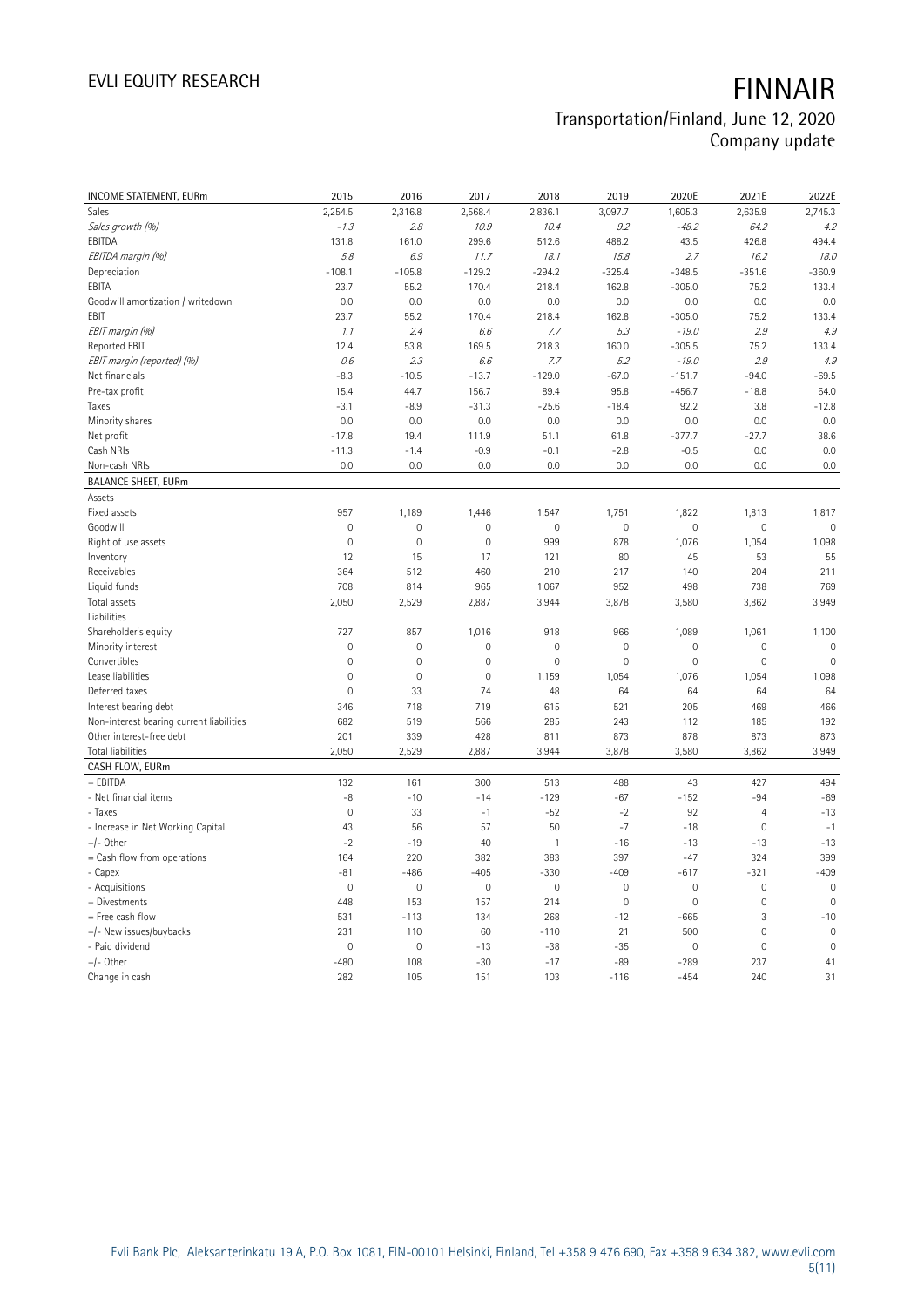| <b>KEY FIGURES</b>                             | 2016            | 2017            | 2018         | 2019         | 2020E        | 2021E        | 2022E        |
|------------------------------------------------|-----------------|-----------------|--------------|--------------|--------------|--------------|--------------|
| M-cap                                          | 516             | 1,643           | 908          | 753          | 1,562        | 1,562        | 1,562        |
| Net debt (excl. convertibles)                  | $-96$           | $-246$          | 707          | 623          | 783          | 785          | 795          |
| Enterprise value                               | 420             | 1,397           | 1,615        | 1,377        | 2,345        | 2,347        | 2,357        |
| Sales                                          | 2,317           | 2,568           | 2,836        | 3,098        | 1,605        | 2,636        | 2,745        |
| EBITDA                                         | 161             | 300             | 513          | 488          | 43           | 427          | 494          |
| EBIT                                           | 55              | 170             | 218          | 163          | $-305$       | 75           | 133          |
| Pre-tax                                        | 45              | 157             | 89           | 96           | $-457$       | $-19$        | 64           |
| Earnings                                       | 21              | 113             | 51           | 65           | $-377$       | $-28$        | 39           |
| Equity book value (excl. minorities)           | 857             | 1,016           | 918          | 966          | 1,089        | 1,061        | 1,100        |
| Valuation multiples                            |                 |                 |              |              |              |              |              |
| EV/sales                                       | 0.2             | 0.5             | 0.6          | 0.4          | 1.5          | 0.9          | 0.9          |
| EV/EBITDA                                      | 2.6             | 4.7             | 3.2          | 2.8          | 53.9         | 5.5          | 4.8          |
| EV/EBITA                                       | 7.6             | 8.2             | 7.4          | 8.5          | $-7.7$       | 31.2         | 17.7         |
| EV/EBIT                                        | 7.6             | 8.2             | 7.4          | 8.5          | $-7.7$       | 31.2         | 17.7         |
| EV/OCF                                         | 1.9             | 3.7             | 4.2          | 3.5          | $-49.7$      | 7.2          | 5.9          |
| EV/FCFF                                        | $-1.5$          | 6.3             | 6.1          | 8.4          | $-11.7$      | 12.1         | 10.1         |
| P/FCFE                                         | $-4.6$          | 12.2            | 3.4          | $-61.4$      | $-2.4$       | 521.7        | $-149.7$     |
| P/E                                            | 24.9            | 14.6            | 10.2         | 11.7         | $-4.1$       | $-56.4$      | 40.5         |
| P/B                                            | 0.6             | 1.6             | 1.0          | 0.8          | 1.4          | 1.5          | 1.4          |
| Target EV/EBITDA                               | 0.0             | 0.0             | 0.0          | O.O          | 37.4         | 3.8          | 3.3          |
| Target EV/EBIT                                 | 0.0             | 0.0             | 0.0          | $O.O$        | $-5.3$       | 21.7         | 12.3         |
| Target EV/FCF                                  | 0.0             | 0.0             | $0.0$        | $O.O$        | $-2.4$       | 544.1        | $-157.2$     |
| Target P/B                                     | 0.0             | 0.0             | 0.0          | 0.0          | 0.8          | 0.8          | 0.8          |
| Target P/E                                     | 0.0             | 0.0             | $O.O$        | 0.0          | $-2.2$       | $-30.5$      | 21.9         |
| Per share measures                             |                 |                 |              |              |              |              |              |
|                                                |                 |                 |              |              |              |              |              |
|                                                |                 |                 |              |              |              |              |              |
| Number of shares                               | 128,136         | 128,136         | 128,136      | 128,136      | 1,407,401    | 1,407,401    | 1,407,401    |
| Number of shares (diluted)                     | 128,136         | 128,136         | 128,136      | 128,136      | 1,407,401    | 1,407,401    | 1,407,401    |
| EPS                                            | 0.16            | 0.88            | 0.40         | 0.50         | $-0.27$      | $-0.02$      | 0.03         |
| Operating cash flow per share                  | 1.71            | 2.98            | 2.99         | 3.09         | $-0.03$      | 0.23         | 0.28         |
| Free cash flow per share                       | $-0.88$         | 1.05            | 2.09         | $-0.10$      | $-0.47$      | 0.00         | $-0.01$      |
| Book value per share                           | 6.69            | 7.93            | 7.17         | 7.54         | 0.77         | 0.75         | 0.78         |
| Dividend per share                             | 0.10            | 0.30            | 0.27         | 0.00         | 0.00         | 0.00         | 0.00         |
| Dividend payout ratio, %                       | 61.7            | 34.1            | 68.6         | 0.0          | 0.0          | 0.0          | 0.0          |
| Dividend yield, %                              | 2.5             | 2.3             | 3.9          | 0.0          | 0.0          | 0.0          | 0.0          |
| FCF yield, %                                   | $-21.9$         | 8.2             | 29.5         | $-1.6$       | $-42.5$      | 0.2          | $-0.7$       |
| Efficiency measures                            |                 |                 |              |              |              |              |              |
| ROE                                            | 2.6             | 12.0            | 5.3          | 6.9          | $-36.7$      | $-2.6$       | 3.6          |
| ROCE                                           | 4.2             | 10.3            | 9.9          | 6.2          | $-12.4$      | 3.0          | 5.1          |
| Financial ratios                               |                 |                 |              |              |              |              |              |
| Inventories as % of sales                      | 0.6             | 0.7             | 4.3          | 2.6          | 2.8          | 2.0          | 2.0          |
| Receivables as % of sales                      | 22.1            | 17.9            | 7.4          | 7.0          | 8.7          | 7.8          | 7.7          |
| Non-interest bearing liabilities as % of sales | 22.4            | 22.0            | 10.1         | 7.8          | 7.0          | 7.0          | 7.0          |
| NWC/sales, %                                   | $-12.7$         | $-18.7$         | $-26.4$      | $-23.9$      | $-45.0$      | $-27.4$      | $-26.3$      |
| Operative CAPEX/sales, %                       | 21.0            | 15.8            | 11.6         | 13.2         | 38.5         | 12.2         | 14.9         |
| CAPEX/sales (incl. acquisitions), %            | 21.0            | 15.8            | 11.6         | 13.2         | 38.5         | 12.2         | 14.9         |
| FCFF/EBITDA                                    | $-1.8$          | 0.7             | 0.5          | 0.3          | $-4.6$       | 0.5          | 0.5          |
| Net debt/EBITDA, book-weighted                 | $-0.6$          | $-0.8$          | 1.4          | 1.3          | 18.0         | 1.8          | 1.6          |
| Debt/equity, market-weighted                   | 1.4             | 0.4             | 0.7          | 0.7          | 0.1          | 0.3          | 0.3          |
| Equity ratio, book-weighted<br>Gearing, %      | 37.8<br>$-11.2$ | 39.1<br>$-24.2$ | 25.4<br>77.0 | 27.4<br>64.5 | 32.0<br>71.9 | 29.8<br>74.0 | 30.2<br>72.3 |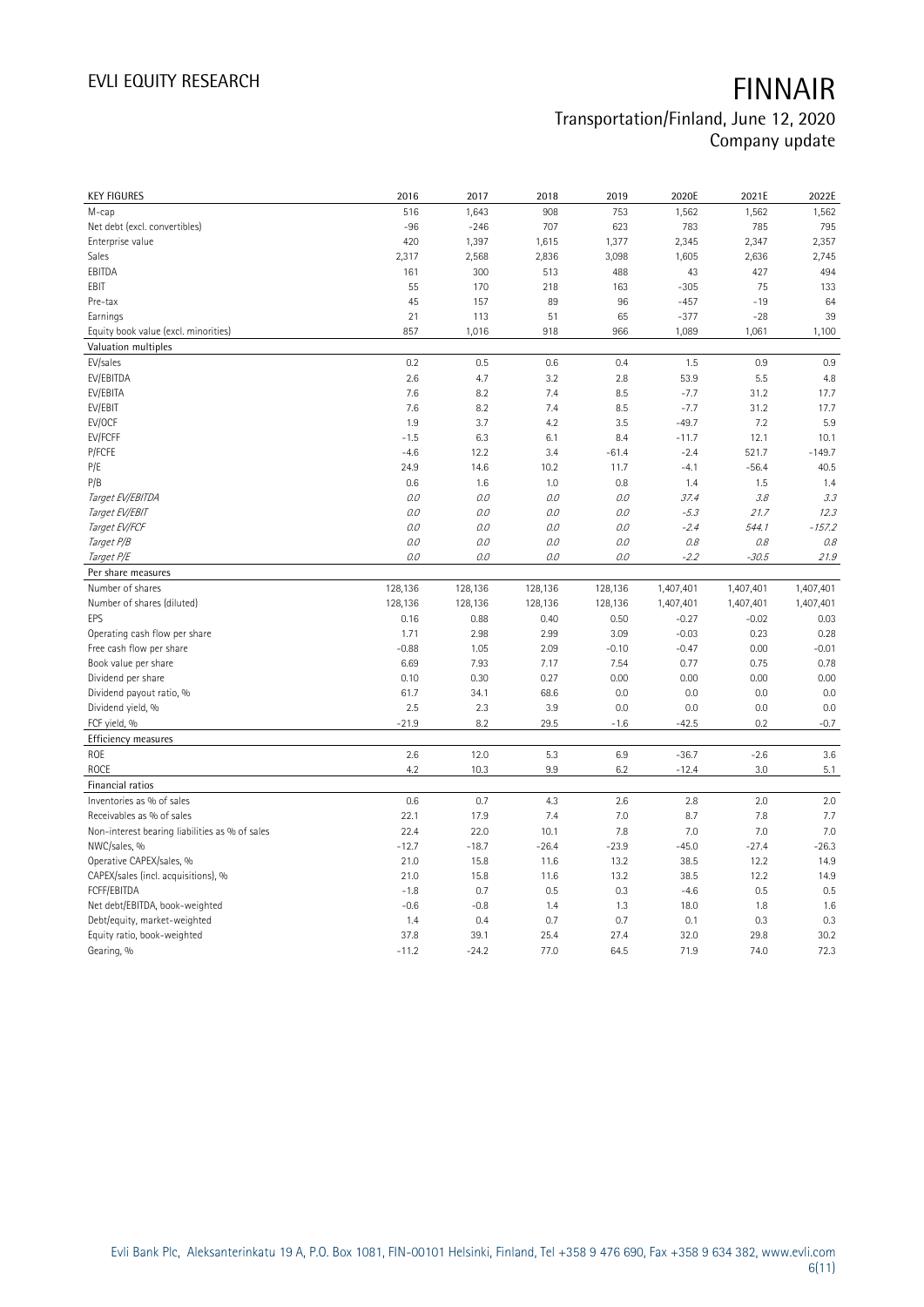COMPANY DESCRIPTION: Finnair is a network airline established in 1923. The company specializes in passenger and cargo traffic between Asia and Europe and it has over 100 destinations worldwide. The company has modern and eco-friendly fleet that consists of over 80 aircrafts.

INVESTMENT CASE: Finnair's investment case relies on growth and profitability improvement which stems from its competitive advantage of operating the transfer traffic between Europe and Asia due to its geographical position and operating a growing cost efficient and eco-friendly modern fleet.

| <b>OWNERSHIP STRUCTURE</b>                 | SHARES        | <b>EURm</b> | 0/0  |
|--------------------------------------------|---------------|-------------|------|
| Prime Minister's Office                    | 71,515,426    | 79.382      | 5.1% |
| The local Government Pensions Institution  | 5,191,755     | 5.763       | 0.4% |
| Varma Mutual Pension Insurance Company     | 3,261,933     | 3.621       | 0.2% |
| Ilmarinen Mutual Pension Insurance Company | 3,005,642     | 3.336       | 0.2% |
| The State Pension Fund                     | 2,000,000     | 2.220       | 0.1% |
| U.S. Global Jets Etf                       | 1,847,857     | 2.051       | 0.1% |
| Elo Mutual Pension Insurance Company       | 1,333,789     | 1.481       | 0.1% |
| Laakkonen Mikko Kalervo                    | 780,000       | 0.866       | 0.1% |
| Finnairin Henkilöstörahasto Hr.            | 659,400       | 0.732       | 0.0% |
| Veritas Pension Insurance Company          | 264,767       | 0.294       | 0.0% |
| Ten largest                                | 89,860,569    | 99.745      | 6%   |
| Residual                                   | 1,317,540,696 | 1,462.470   | 94%  |
| Total                                      | 1,407,401,265 | 1,562.215   | 100% |

| EARNINGS CALENDAR |                       |
|-------------------|-----------------------|
| July 17, 2020     | Q <sub>2</sub> report |
| October 28, 2020  | Q <sub>3</sub> report |
|                   |                       |
|                   |                       |

| COMPANY MISCELLANEOUS |                                            |
|-----------------------|--------------------------------------------|
| CEO: Topi Manner      | Tietotie 9, 01053 FINNAIR (VANTAA AIRPORT) |
| CFO: Mika Stirkkinen  | Tel: +358 9 818 2780                       |
| IIR: Erkka Salonen    |                                            |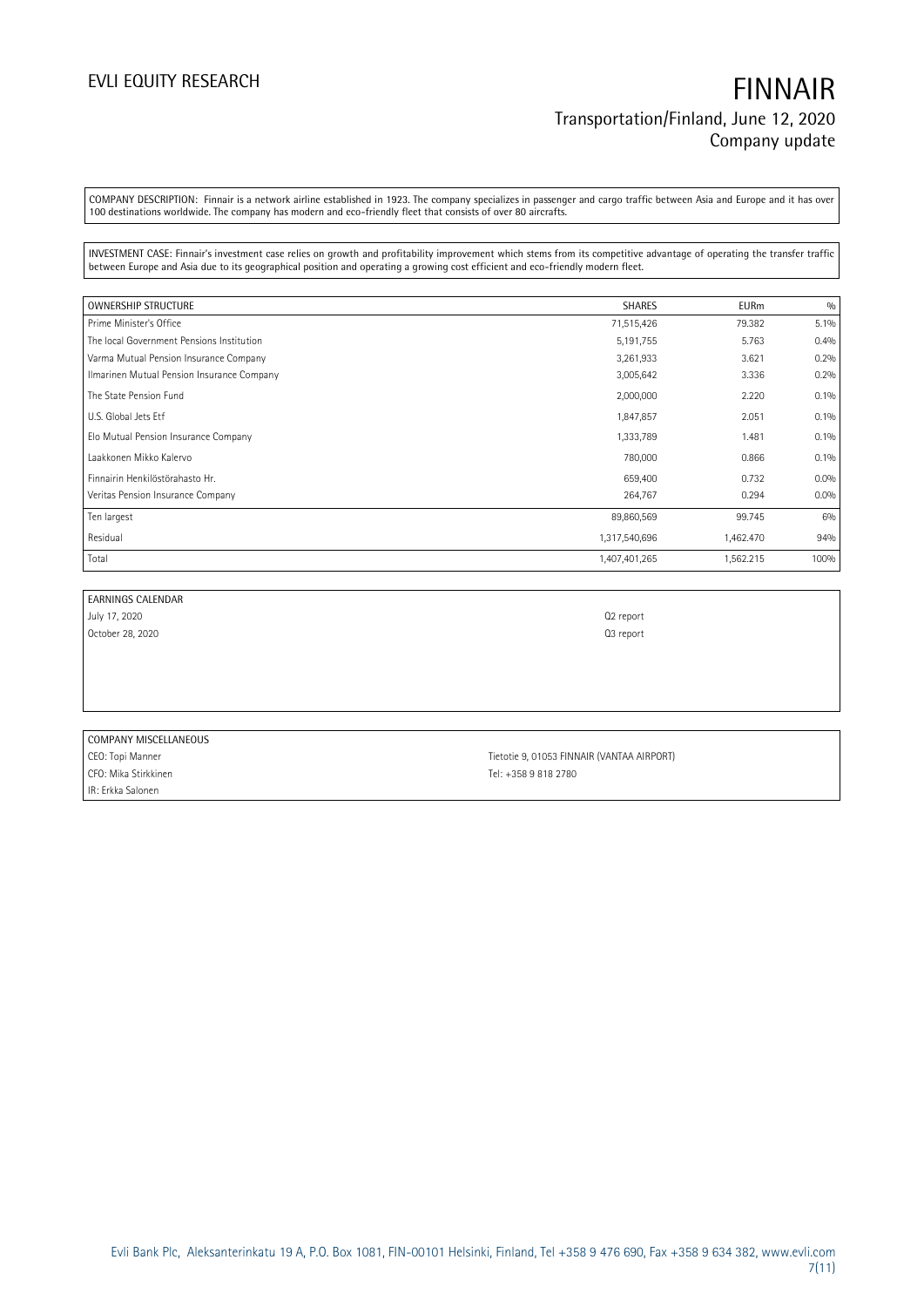DEFINITIONS

| P/E                                                                                                          | EPS                                                                                                   |
|--------------------------------------------------------------------------------------------------------------|-------------------------------------------------------------------------------------------------------|
|                                                                                                              |                                                                                                       |
| Price per share<br>Earnings per share                                                                        | Profit before extraord. items and taxes-income taxes + minority interest<br>Number of shares          |
|                                                                                                              |                                                                                                       |
| P/BV                                                                                                         | <b>DPS</b>                                                                                            |
|                                                                                                              |                                                                                                       |
| Price per share                                                                                              | Dividend for the financial period per share                                                           |
| Shareholders' equity + taxed provisions per share                                                            |                                                                                                       |
|                                                                                                              |                                                                                                       |
| Market cap                                                                                                   | OCF (Operating cash flow)                                                                             |
|                                                                                                              |                                                                                                       |
| Price per share * Number of shares                                                                           | EBITDA - Net financial items - Taxes - Increase in working                                            |
|                                                                                                              | capital - Cash NRIs ± Other adjustments                                                               |
|                                                                                                              |                                                                                                       |
| EV (Enterprise value)                                                                                        | FCF (Free cash flow)                                                                                  |
|                                                                                                              |                                                                                                       |
| Market cap + net debt + minority interest at market value -<br>share of associated companies at market value | Operating cash flow - operative CAPEX - acquisitions + divestments                                    |
|                                                                                                              |                                                                                                       |
|                                                                                                              |                                                                                                       |
| EV/Sales                                                                                                     | FCF yield, %                                                                                          |
| Enterprise value                                                                                             |                                                                                                       |
| <b>Sales</b>                                                                                                 | Free cash flow<br>Market cap                                                                          |
|                                                                                                              |                                                                                                       |
| EV/EBITDA                                                                                                    | Operative CAPEX/sales                                                                                 |
|                                                                                                              |                                                                                                       |
| Enterprise value                                                                                             | Capital expenditure - divestments - acquisitions                                                      |
| Earnings before interest, tax, depreciation and amortization                                                 | Sales                                                                                                 |
| EV/EBIT                                                                                                      | Net working capital                                                                                   |
|                                                                                                              |                                                                                                       |
| Enterprise value                                                                                             | Current assets - current liabilities                                                                  |
| Operating profit                                                                                             |                                                                                                       |
|                                                                                                              |                                                                                                       |
| Net debt                                                                                                     | Capital employed/Share                                                                                |
|                                                                                                              |                                                                                                       |
| Interest bearing debt - financial assets                                                                     | Total assets - non-interest bearing debt<br>Number of shares                                          |
|                                                                                                              |                                                                                                       |
| Total assets                                                                                                 | Gearing                                                                                               |
| Balance sheet total                                                                                          |                                                                                                       |
|                                                                                                              | Net debt<br>Equity                                                                                    |
|                                                                                                              |                                                                                                       |
| Div yield, %                                                                                                 | Debt/Equity, %                                                                                        |
|                                                                                                              |                                                                                                       |
| Dividend per share                                                                                           | Interest bearing debt                                                                                 |
| Price per share                                                                                              | Shareholders' equity $+$ minority interest $+$ taxed provisions                                       |
|                                                                                                              |                                                                                                       |
| Payout ratio, %                                                                                              | Equity ratio, %                                                                                       |
|                                                                                                              |                                                                                                       |
| Total dividends                                                                                              |                                                                                                       |
| Earnings before extraordinary items and taxes - income taxes + minority interest                             | Shareholders' equity $+$ minority interest $+$ taxed provisions<br>Total assets - interest-free loans |
|                                                                                                              |                                                                                                       |
|                                                                                                              |                                                                                                       |
| ROCE, %                                                                                                      | CAGR, %                                                                                               |
|                                                                                                              |                                                                                                       |
| Profit before extraordinary items + interest expenses+ other financial costs                                 | Cumulative annual growth rate = Average growth per year                                               |
| Balance sheet total - non-interest bearing debt (average)                                                    |                                                                                                       |
| ROE, %                                                                                                       |                                                                                                       |
|                                                                                                              |                                                                                                       |
| Profit before extraordinary items and taxes - income taxes                                                   |                                                                                                       |
| Shareholder's equity + minority interest + taxed provisions (average)                                        |                                                                                                       |
|                                                                                                              |                                                                                                       |
|                                                                                                              |                                                                                                       |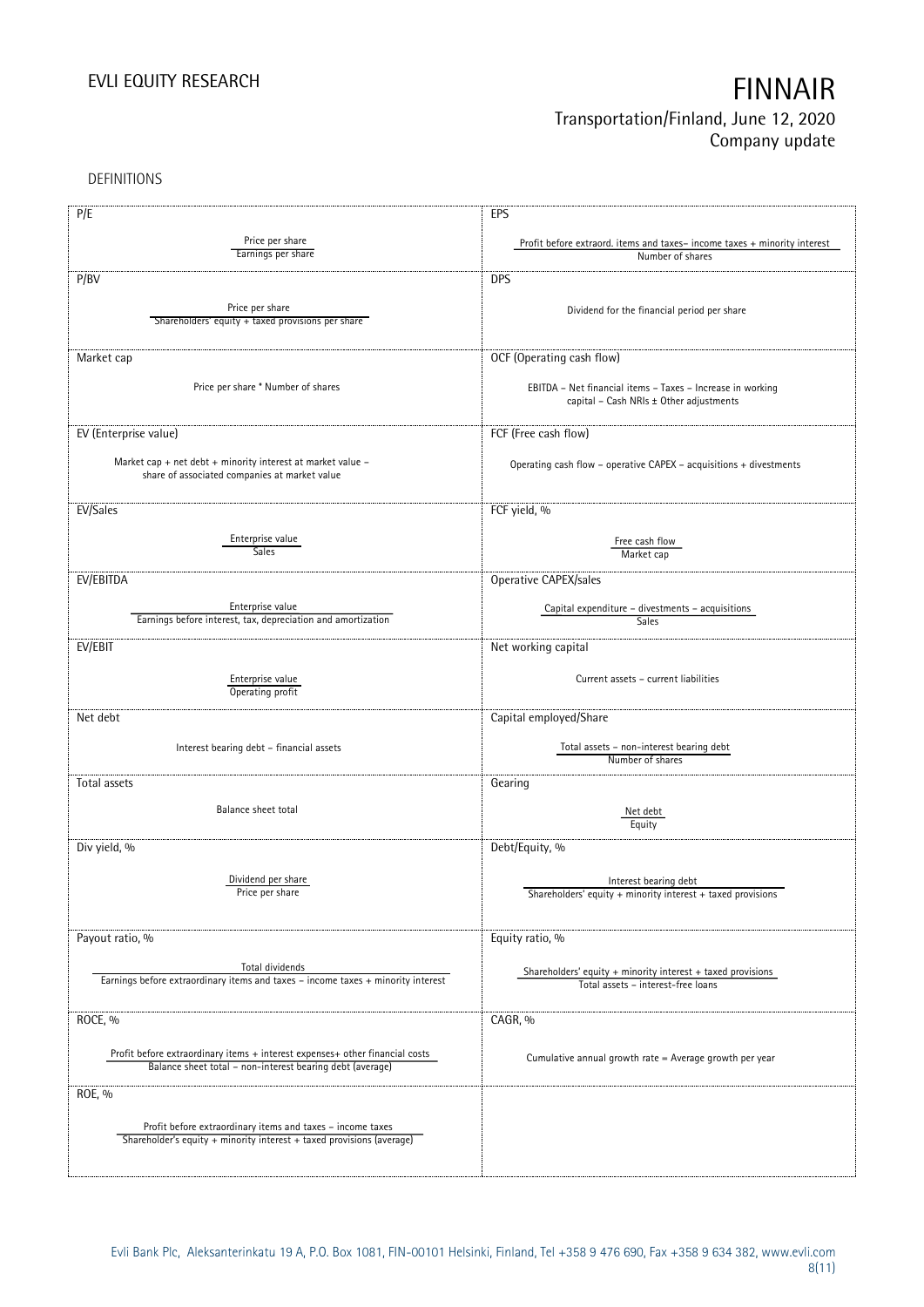### Important Disclosures

Evli Research Partners Plc ("ERP") uses 12-month target prices. Target prices are defined by utilizing analytical techniques based on financial theory including (but not limited to) discounted cash flow analysis and comparative valuation. The selection of valuation methods depends on different circumstances. Target prices may be altered on the basis of new information coming to light in the underlying company or changes in interest rates, changes in foreign exchange rates, other securities prices or market indices or outlook for the aforementioned factors or other factors that may change the conditions of financial markets. Recommendations and changes by analysts are available at [Analysts' recommendations and ratings revisions](https://research.evli.com/JasperAllModels.action?authParam=key;461&authParam=x;G3rNagWrtf7K&authType=3).

Investment recommendations are defined as follows:

Target price compared to share price Recommendation < -10 % SELL  $-10 - (+10) \%$  HOL<br>  $> 10 \%$  BUY  $> 10\%$ 

ERP's investment recommendation of the analyzed company is updated at least 2 times per year.



The graph above shows the distribution of ERP's recommendations of companies under coverage in 11th of May 2020. If recommendation is not given, it is not mentioned here.

### Name(s) of the analyst(s): Rissanen

This research report has been prepared by Evli Research Partners Plc ("ERP" or "Evli Research"). ERP is a subsidiary of Evli Bank Plc. Production of the investment recommendation has been concluded on [12.06.2020, 8:30]. This report has been published on [12.06.2020, 9:25].

None of the analysts contributing to this report, persons under their guardianship or corporations under their control have a position in the shares of the company or related securities.

The date and time for any price of financial instruments mentioned in the recommendation refer to the previous trading day's closing price(s) unless otherwise stated in the report.

Each analyst responsible for the content of this report assures that the expressed views accurately reflect the personal views of each analyst on the covered companies and securities. Each analyst assures that (s)he has not been, nor are or will be, receiving direct or indirect compensation related to the specific recommendations or views contained in this report.

Companies in the Evli Group, affiliates or staff of companies in the Evli Group, may perform services for, solicit business from, hold long or short positions in, or otherwise be interested in the investments (including derivatives) of any company mentioned in the publication or report.

Neither ERP nor any company within the Evli Group have managed or co-managed a public offering of the company's securities during the last 12 months prior to, received compensation for investment banking services from the company during the last 12 months prior to the publication of the research report.

ERP has signed an agreement with the issuer of the financial instruments mentioned in the recommendation, which includes production of research reports. This assignment has a limited economic and financial impact on ERP and/or Evli. Under the assignment ERP performs services including, but not limited to, arranging investor meetings or –events, investor relations communication advisory and production of research material.

ERP or another company within the Evli Group does not have an agreement with the company to perform market making or liquidity providing services. months prior to, received compensation for investment banking services from the company during the last 12 months prior to the publication of the. For the prevention and avoidance of conflicts of interests with respect to this report, there is an information barrier (Chinese wall) between Investment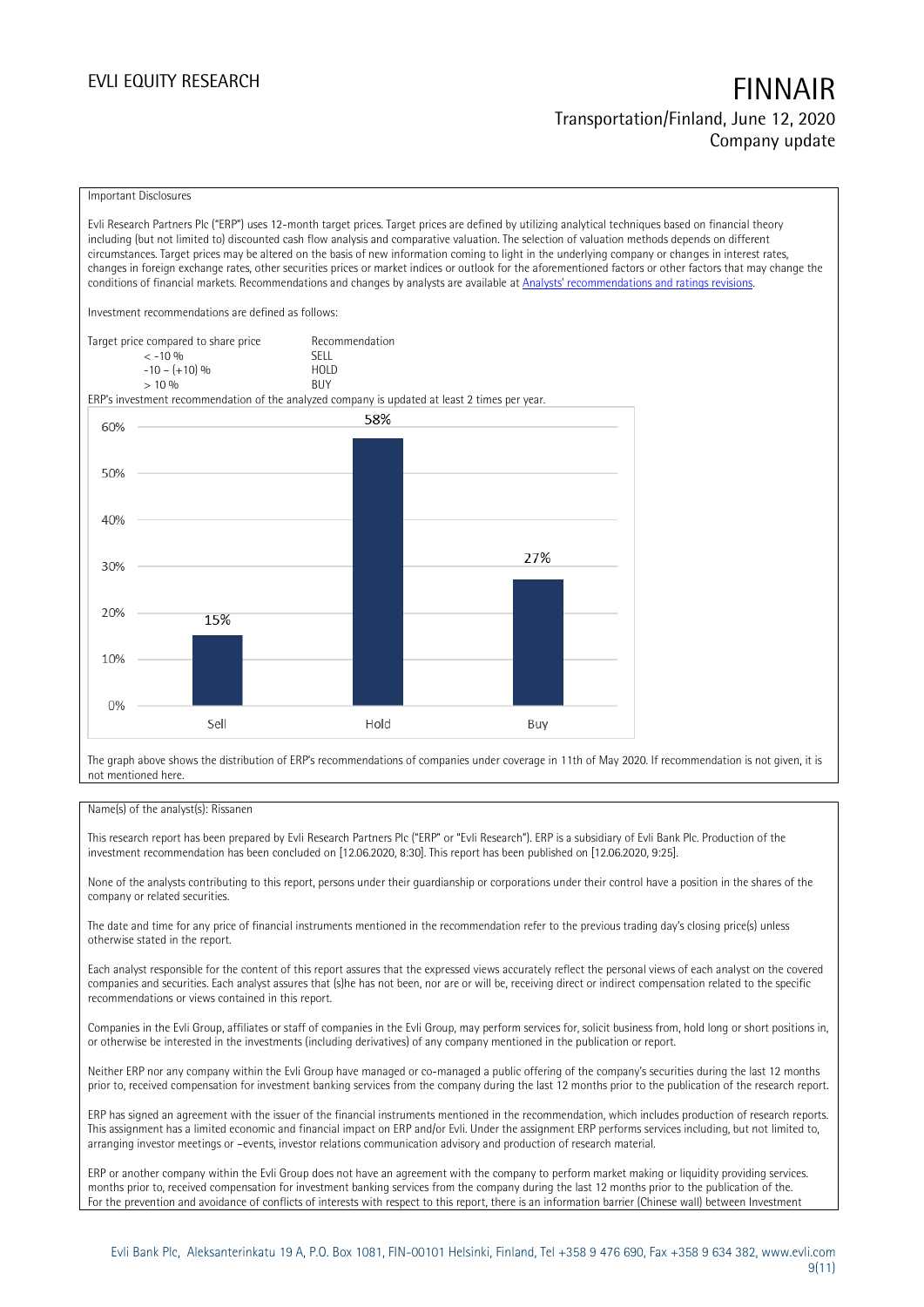Research and Corporate Finance units concerning unpublished investment banking services to the company. The remuneration of the analyst(s) is not tied directly or indirectly to investment banking transactions or other services performed by Evli Bank Plc or any company within Evli Group.

This report has not been disclosed to the company prior to its dissemination.

This report is provided and intended for informational purposes only and may not be used or considered under any circumstances as an offer to sell or buy any securities or as advice to trade any securities.

This report is based on sources ERP considers to be correct and reliable. The sources include information providers Reuters and Bloomberg, stock-exchange releases from the companies and other company news, Statistics Finland and articles in newspapers and magazines. However, ERP does not guarantee the materialization, correctness, accuracy or completeness of the information, opinions, estimates or forecasts expressed or implied in the report. In addition, circumstantial changes may have an influence on opinions and estimates presented in this report. The opinions and estimates presented are valid at the moment of their publication and they can be changed without a separate announcement. Neither ERP nor any company within the Evli Group are responsible for amending, correcting or updating any information, opinions or estimates contained in this report. Neither ERP nor any company within the Evli Group will compensate any direct or consequential loss caused by or derived from the use of the information represented in this publication.

All information published in this report is for the original recipient's private and internal use only. ERP reserves all rights to the report. No part of this publication may be reproduced or transmitted in any form or by any means, electronic, mechanical, photocopying, recording or otherwise, or stored in any retrieval system of any nature, without the written permission of ERP.

This report or its copy may not be published or distributed in Australia, Canada, Hong Kong, Japan, New Zealand, Singapore or South Africa. The publication or distribution of this report in certain other jurisdictions may also be restricted by law. Persons into whose possession this report comes are required to inform themselves about and to observe any such restrictions.

Evli Bank Plc is not registered as a broker-dealer with the U. S. Securities and Exchange Commission ("SEC"), and it and its analysts are not subject to SEC rules on securities analysts' certification as to the currency of their views reflected in the research report. Evli Bank is not a member of the Financial Industry Regulatory Authority ("FINRA"). It and its securities analysts are not subject to FINRA's rules on Communications with the Public and Research Analysts and Research Reports and the attendant requirements for fairness, balance and disclosure of potential conflicts of interest. This research report is only being offered in U.S. by Auerbach Grayson & Company, LLC (Auerbach Grayson) to Major U.S. Institutional Investors and is not available to, and should not be used by, any U.S. person or entity that is not a Major U.S. Institutional Investor. Auerbach Grayson is a broker-dealer registered with the U.S. Securities and Exchange Commission and is a member of the FINRA. U.S. entities seeking more information about any of the issuers or securities discussed in this report should contact Auerbach Grayson. The securities of non-U.S. issuers may not be registered with or subject to SEC reporting and other requirements.

ERP is not a supervised entity but its parent company Evli Bank Plc is supervised by the Finnish Financial Supervision Authority.